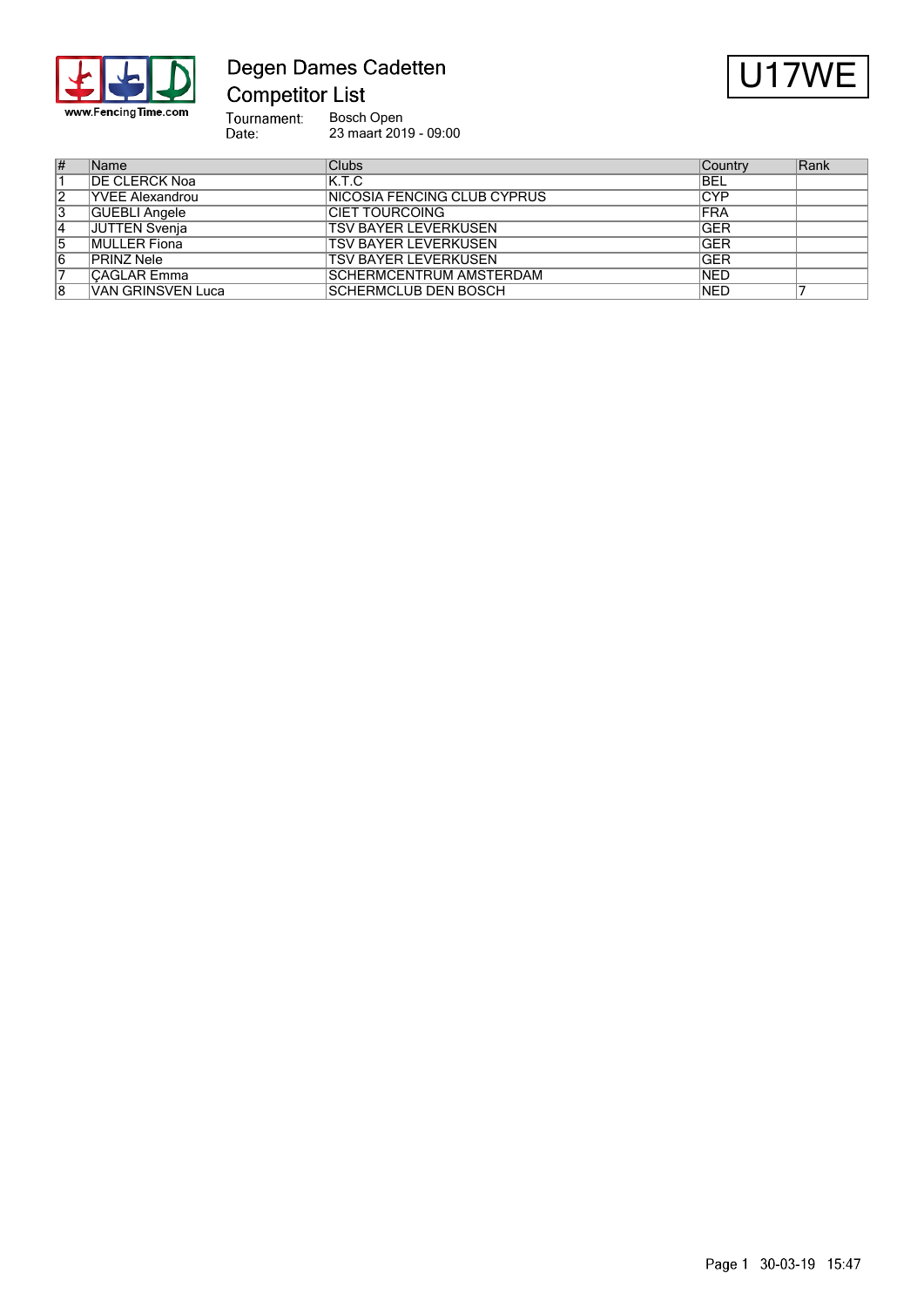| <b>Bosch Open</b>                                                            |                                                                          |  |  |  |  |  |  |
|------------------------------------------------------------------------------|--------------------------------------------------------------------------|--|--|--|--|--|--|
| Den Bosch                                                                    |                                                                          |  |  |  |  |  |  |
| 23 maart 2019                                                                |                                                                          |  |  |  |  |  |  |
|                                                                              | Degen Dames Cadetten                                                     |  |  |  |  |  |  |
| Total # of competitors: 8<br>Total # of pools: 2                             |                                                                          |  |  |  |  |  |  |
| 2 pools of 4<br>Round 1<br>All competitors (100%) promoted to the next round |                                                                          |  |  |  |  |  |  |
| Round 2                                                                      | Complete DE table of 8 fenced through the finals, no fence-off for third |  |  |  |  |  |  |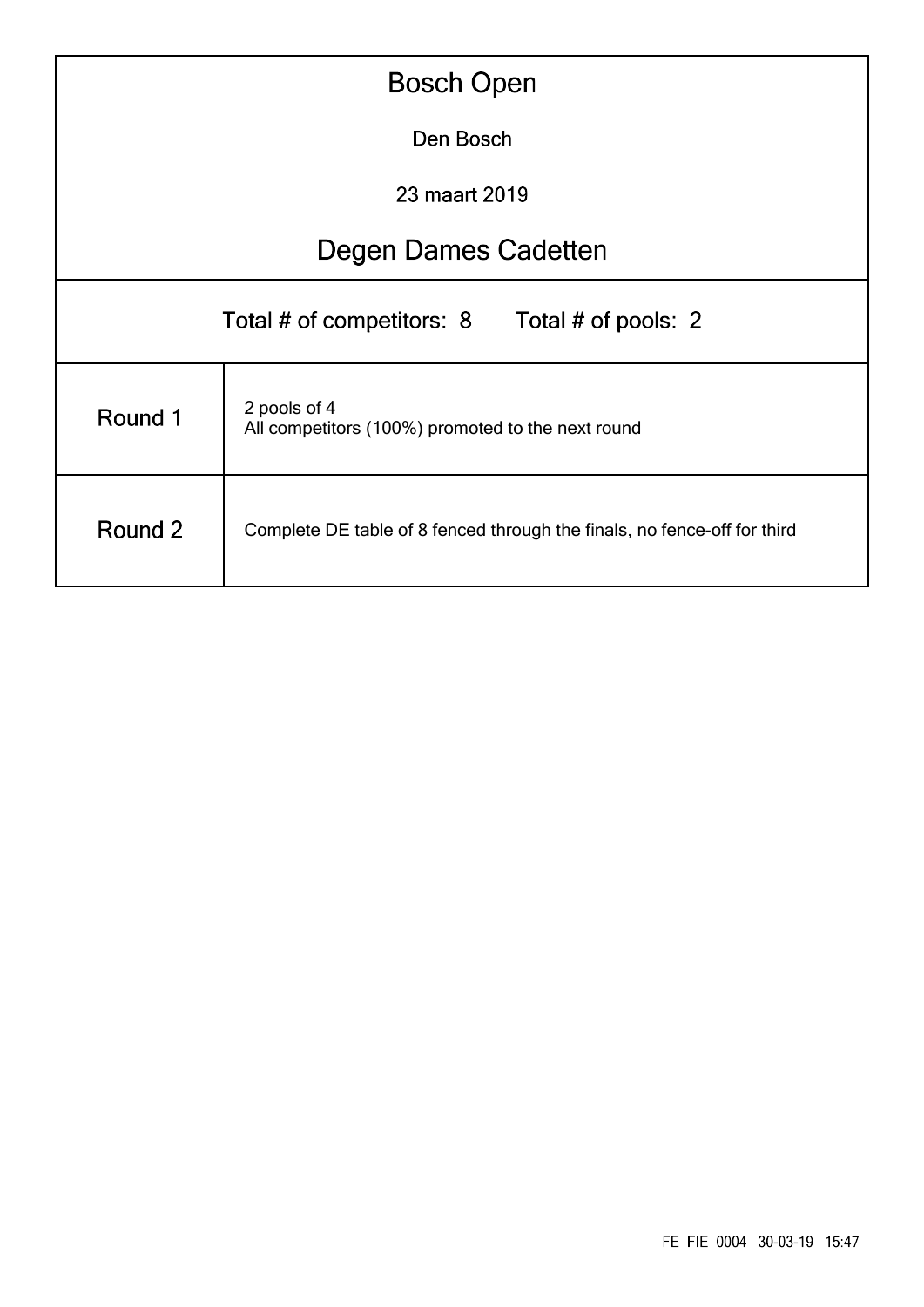

## Degen Dames Cadetten Seeding for Round #1 - Pool



Bosch Open<br>23 maart 2019 - 09:00<br>FE\_FIE\_0001.2 Tournament:<br>Date: FIE Document:

| Seed | <b>Name</b>            | Club                                | Country    | Rank | <b>Notes</b> |
|------|------------------------|-------------------------------------|------------|------|--------------|
|      | VAN GRINSVEN Luca      | <b>SCHERMCLUB DEN BOSCH</b>         | <b>NED</b> |      |              |
| 12   | JUTTEN Svenja          | <b>TSV BAYER LEVERKUSEN</b>         | <b>GER</b> |      |              |
| 3    | <b>YVEE Alexandrou</b> | <b>INICOSIA FENCING CLUB CYPRUS</b> | <b>CYP</b> |      |              |
| 14   | PRINZ Nele             | <b>TSV BAYER LEVERKUSEN</b>         | <b>GER</b> |      |              |
| 5    | GUEBLI Angele          | ICIET TOURCOING                     | <b>FRA</b> |      |              |
| 6    | <b>IDE CLERCK Noa</b>  | K.T.C                               | <b>BEL</b> |      |              |
|      | MULLER Fiona           | <b>TSV BAYER LEVERKUSEN</b>         | <b>GER</b> |      |              |
| 8    | <b>CAĞLAR Emma</b>     | <b>ISCHERMCENTRUM AMSTERDAM</b>     | <b>NED</b> |      |              |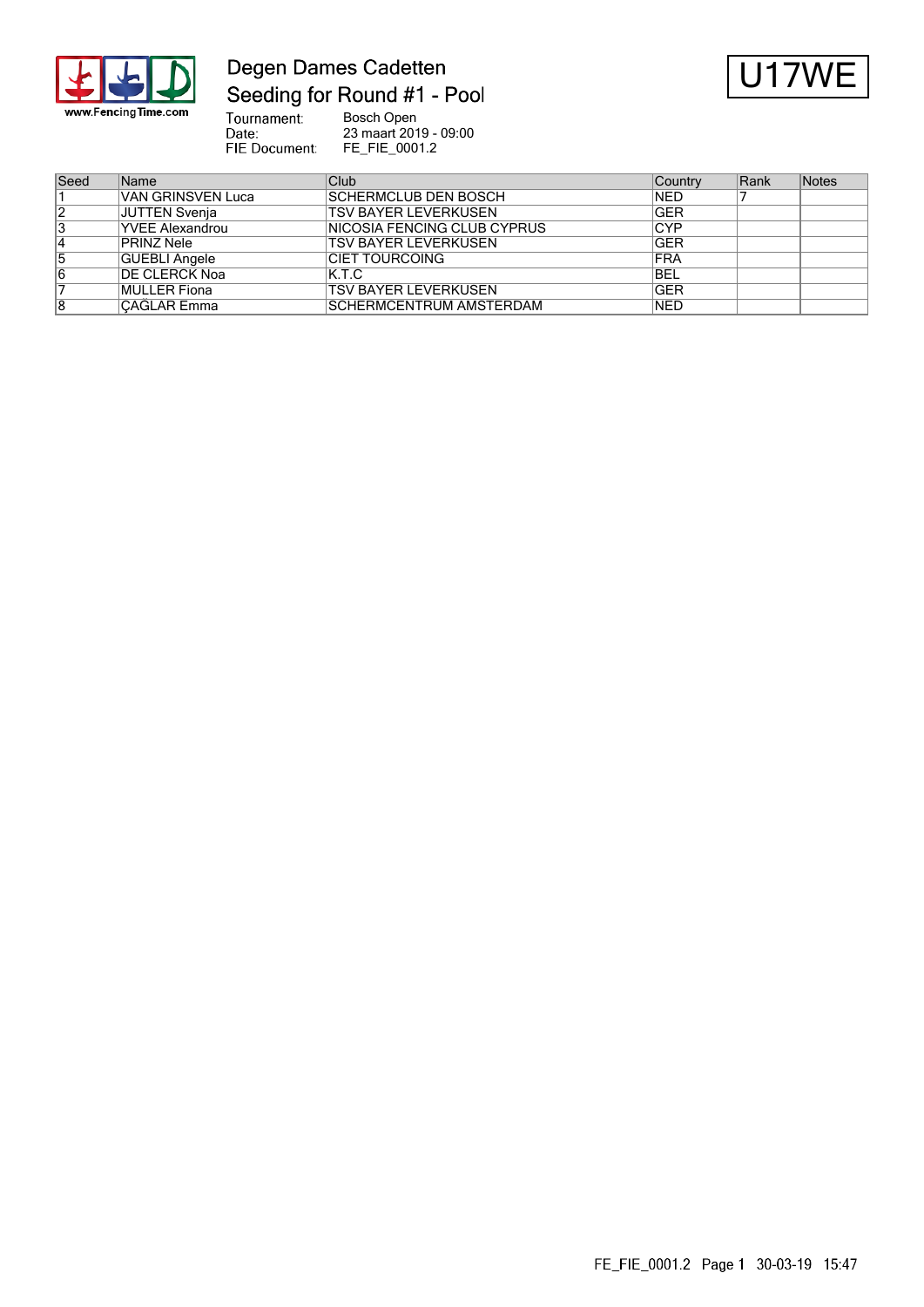

### Degen Dames Cadetten Round #1 Pool Results



Tournament: Bosch Open Date: 23 maart 2019 - 09:00 FIE Document: FE\_FIE\_0007

|                                                                  | Referee(s):<br>EDRIDGE Paul (S.V. A.E.W. / NED) |   |                |                |                |                |   |      |    |               |      |
|------------------------------------------------------------------|-------------------------------------------------|---|----------------|----------------|----------------|----------------|---|------|----|---------------|------|
| Name                                                             | <b>Affiliation</b>                              | # |                | 2              | 3              | 4              | V |      |    | V/M TS TR Ind |      |
| <b>PRINZ Nele</b>                                                | TSV BAYER LEVERKUSEN / GER                      |   |                | V5             | V5             | D <sub>3</sub> | 2 | 0.67 | 13 |               | 6    |
| <b>GUEBLI Angele</b>                                             | CIET TOURCOING / FRA                            |   | D <sub>2</sub> |                | D <sub>3</sub> | V <sub>3</sub> |   | 0.33 | 8  | 12            | -4   |
| SCHERMCLUB DEN BOSCH /<br><b>VAN GRINSVEN Luca</b><br><b>NFD</b> |                                                 | 3 | D1             | V5             |                | V5             | 2 | 0.67 |    | 11            | 0    |
| <b>MULLER Fiona</b><br>TSV BAYER LEVERKUSEN / GER                |                                                 |   | V4             | D <sub>2</sub> | D <sub>3</sub> |                |   | 0,33 | 9  | 11            | $-2$ |

|                            | Referee(s):<br>JANSEN Christian (S.V. SCARAMOUCHE / NED) |   |                |                |                |    |   |      |     |                 |               |
|----------------------------|----------------------------------------------------------|---|----------------|----------------|----------------|----|---|------|-----|-----------------|---------------|
| <b>Name</b><br>Affiliation |                                                          | # |                | っ              | 3              | 4  | V |      |     |                 | V/M TS TR Ind |
| DE CLERCK Noa              | K.T.C / BEL                                              |   |                | D <sub>3</sub> | V3             | V5 | 2 | 0.67 | 11. | 11              | -0            |
| <b>JUTTEN Svenja</b>       | TSV BAYER LEVERKUSEN / GER                               |   | V5             |                | V5             | V5 | 3 | 1,00 | 15  | 10              | 5             |
| <b>YVEE Alexandrou</b>     | NICOSIA FENCING CLUB<br>CYPRUS / CYP                     | 3 | D <sub>2</sub> | D4             |                | V5 |   | 0,33 |     | 10              |               |
| <b>ÇAĞLAR</b> Emma         | <b>SCHERMCENTRUM</b><br>AMSTERDAM / NED                  |   | D4             | D <sub>3</sub> | D <sub>2</sub> |    | 0 | 0,00 | 9   | 15 <sub>1</sub> | -6            |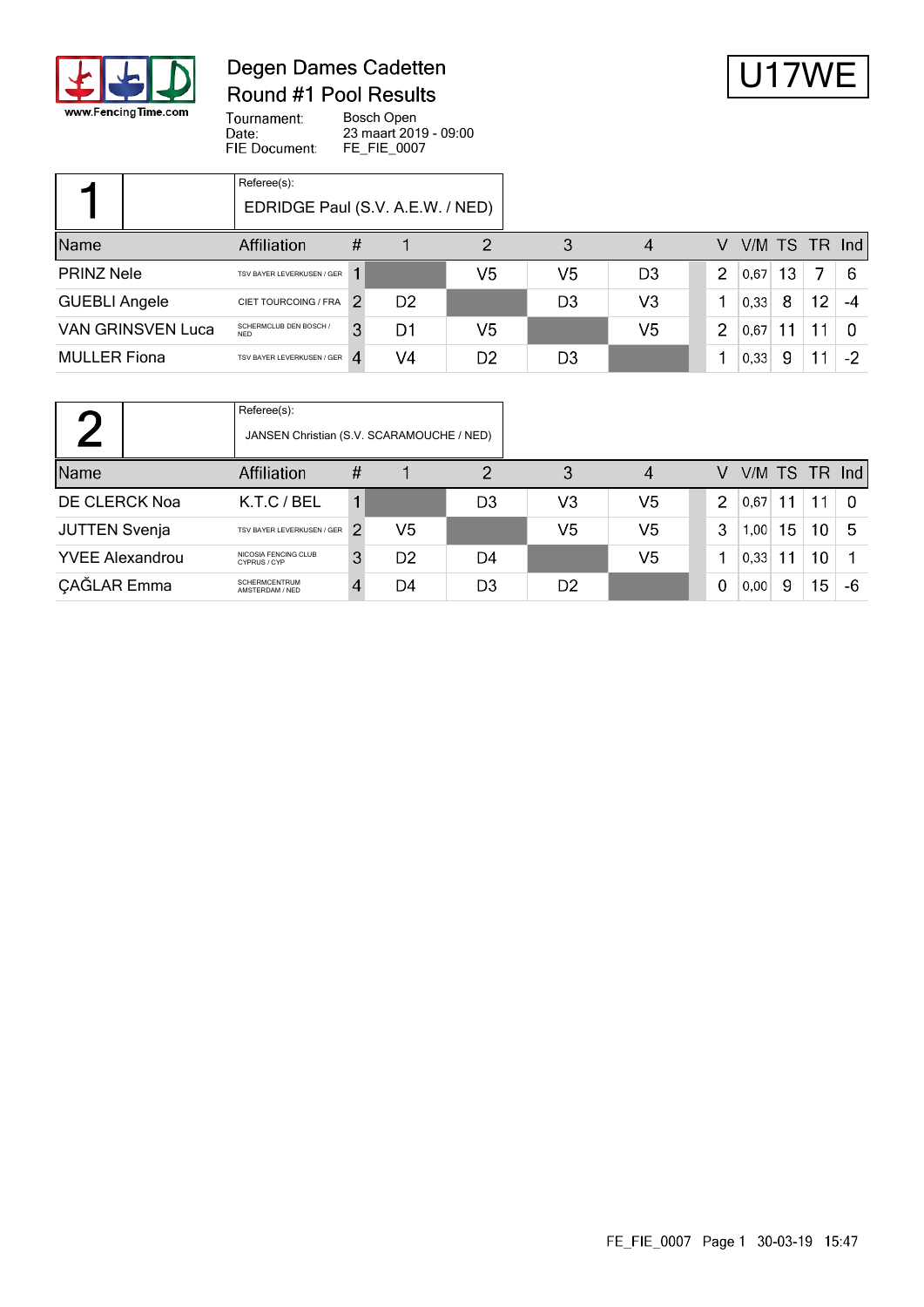

# Degen Dames Cadetten Seeding for Round #2 - DE



Tournament:<br>Date:<br>FIE Document: Bosch Open 23 maart 2019 - 09:00 FE\_FIE\_0008

| Seed | <b>Name</b>            | <b>Club</b>                  | Country    | V  | V/M   | <b>TS</b> | <b>TR</b> | Ind  | Notes    |
|------|------------------------|------------------------------|------------|----|-------|-----------|-----------|------|----------|
|      | JUTTEN Svenja          | <b>TSV BAYER LEVERKUSEN</b>  | <b>GER</b> | 3  | .00   | 15        | 10        | +5   | Advanced |
| 12   | <b>PRINZ Nele</b>      | <b>TSV BAYER LEVERKUSEN</b>  | <b>GER</b> | 2  | 10.67 | 13        |           | $+6$ | Advanced |
| 3T   | VAN GRINSVEN Luca      | <b>SCHERMCLUB DEN BOSCH</b>  | NED        | 2  | 10.67 | 11        |           | 0    | Advanced |
| 3T   | <b>IDE CLERCK Noa</b>  | IK.T.C                       | <b>BEL</b> | 2  | 0.67  | 11        |           | 0    | Advanced |
| 15   | <b>YVEE Alexandrou</b> | INICOSIA FENCING CLUB CYPRUS | <b>CYP</b> |    | 0.33  | 11        | 10        | $+1$ | Advanced |
| 16   | MULLER Fiona           | <b>TSV BAYER LEVERKUSEN</b>  | <b>GER</b> |    | 0.33  | 19        |           | -2   | Advanced |
|      | GUEBLI Angele          | ICIET TOURCOING              | <b>FRA</b> |    | 0.33  | 18        | 12        | -4   | Advanced |
| 18   | CAĞLAR Emma            | SCHERMCENTRUM AMSTERDAM      | <b>NED</b> | 10 | 0.00  | 19        | 15        | -6   | Advanced |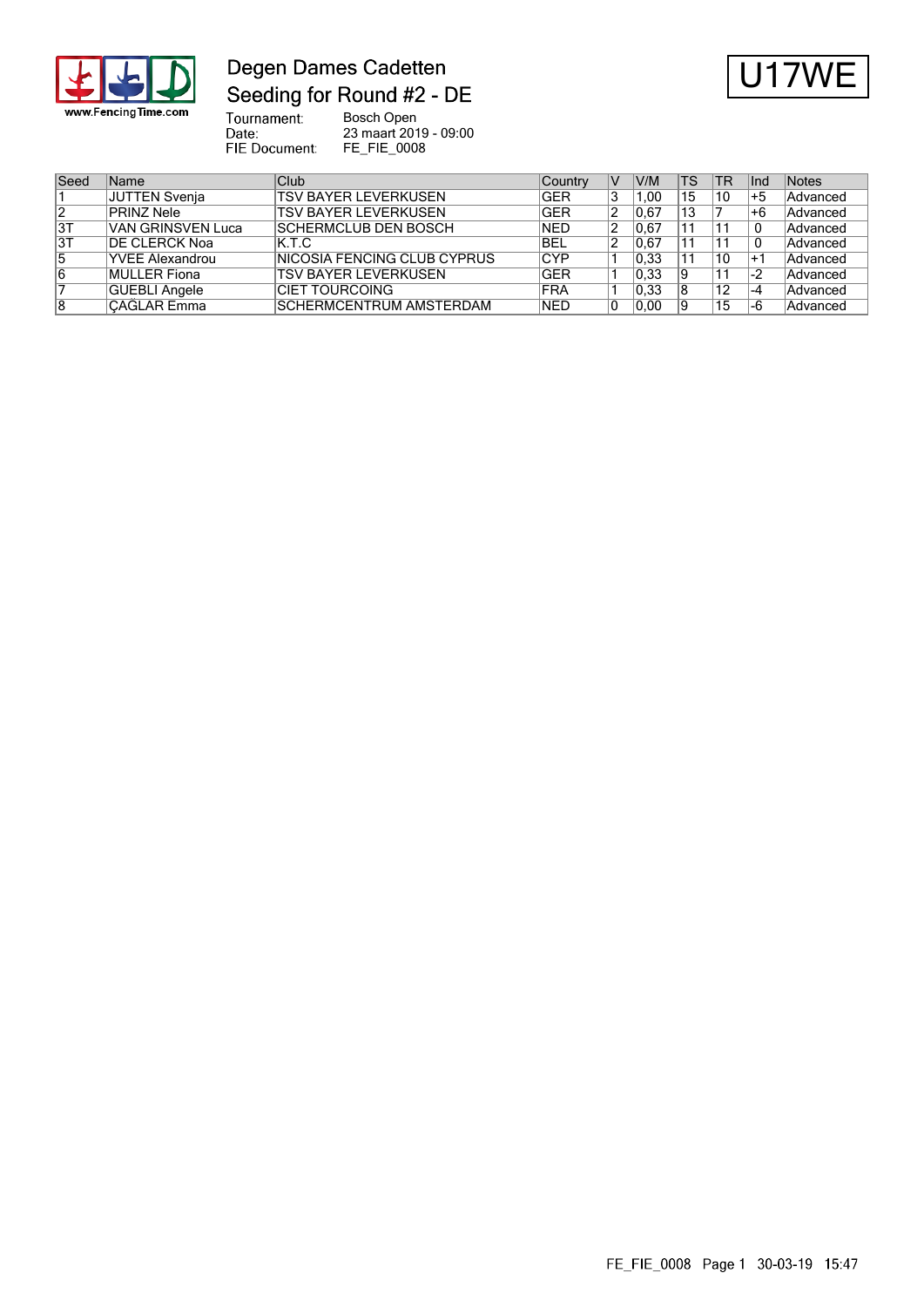

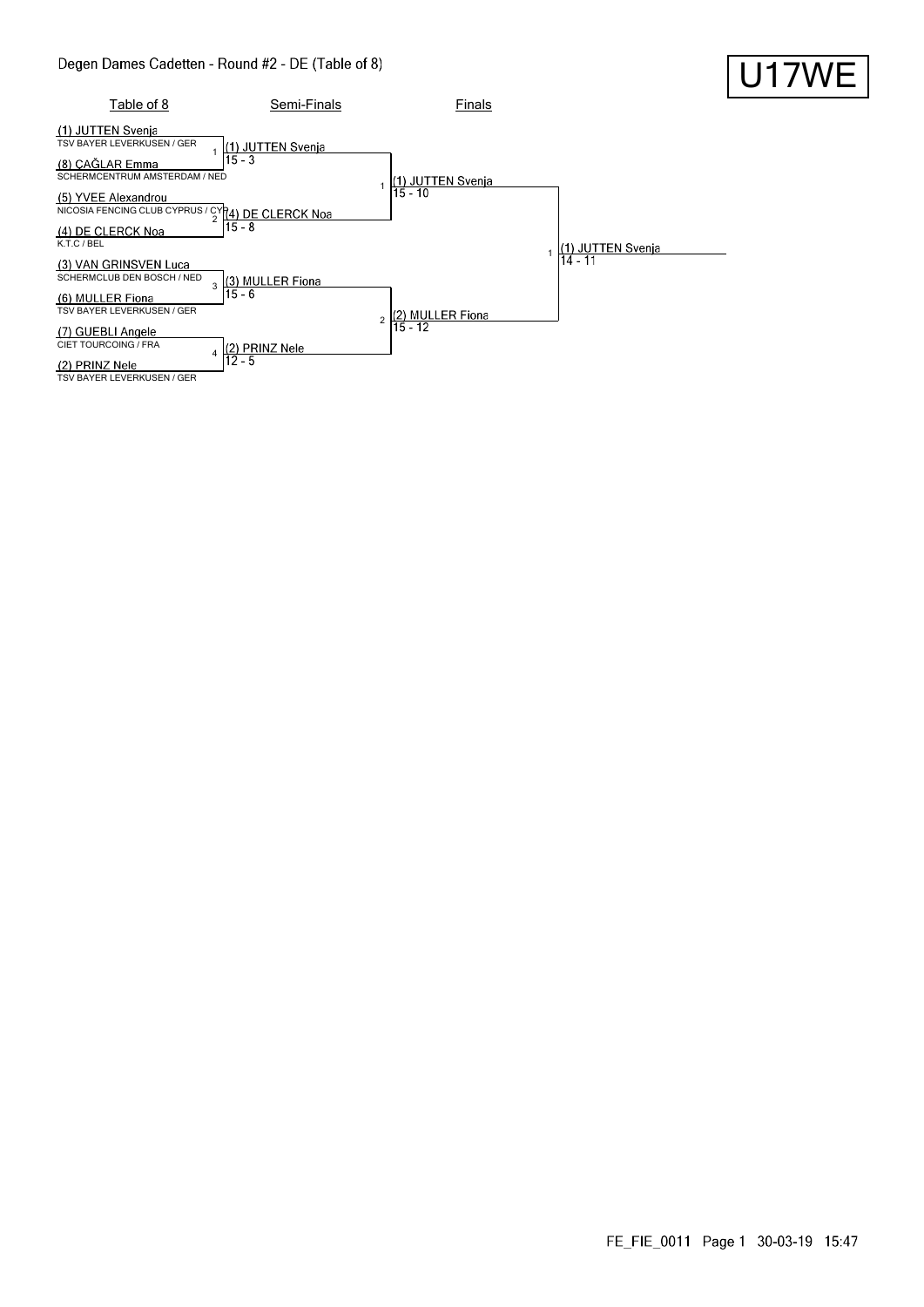

### Degen Dames Cadetten **Final Ranking**



Bosch Open<br>23 maart 2019 - 09:00<br>FE\_FIE\_0012 Tournament: Date:<br>Date:<br>FIE Document:

| Place | Name                   | Clubs                          | Country     |
|-------|------------------------|--------------------------------|-------------|
|       | JUTTEN Svenja          | <b>TSV BAYER LEVERKUSEN</b>    | <b>GER</b>  |
| 12    | MULLER Fiona           | <b>TSV BAYER LEVERKUSEN</b>    | <b>GER</b>  |
| 3T    | <b>PRINZ Nele</b>      | <b>TSV BAYER LEVERKUSEN</b>    | <b>GER</b>  |
| 3T    | <b>IDE CLERCK Noa</b>  | IK.T.C                         | BEL         |
| 5     | VAN GRINSVEN Luca      | <b>SCHERMCLUB DEN BOSCH</b>    | <b>NED</b>  |
| 6     | <b>YVEE Alexandrou</b> | INICOSIA FENCING CLUB CYPRUS   | <b>CYP</b>  |
|       | GUEBLI Angele          | <b>CIET TOURCOING</b>          | <b>FRA</b>  |
| 8     | CAĞLAR Emma            | <b>SCHERMCENTRUM AMSTERDAM</b> | <b>INED</b> |